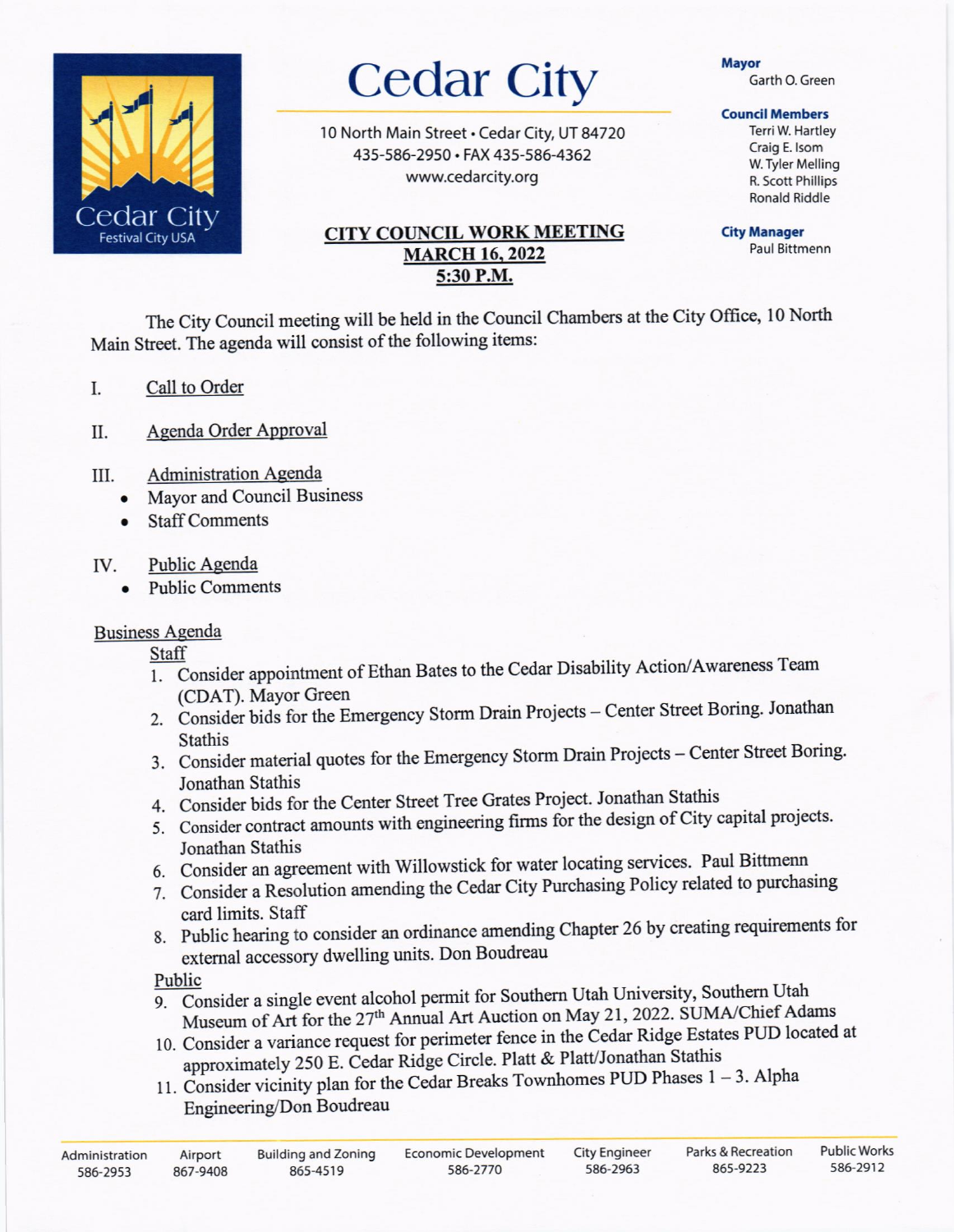- 12. Consider vicinity plan for The Valley at Bauer Meadows Subdivision Phase l. GO CiviL/Don Boudreau
- 13. Consider final plat for Rose Village PUD Phase 1. Go Civil/Tyler Romeril
- 14. Consider vicinity plan for the Fiddlers Cove Subdivision, Phases I & 2. Go CiviVDon Boudreau
- 15. Consider vicinity plan for the GLC Subdivision located at 1000 South Mountain View Drive. Platt & Platt/Don Boudreau
- 16. Consider approving the final plat of the Townhomes at Cross Hollow PUD Phase 2 located in the vicinity of Cody Drive and Cross Hollow Road. Platt & Platt/Tyler Romeril
- 17. Consider an Ordinance vacating lots 8-13 and 20-24 in Block 5 of the Valley View Subdivision located at 901 South Joe Thurston Way. Platt & Platt/Tyler Romeril
- 18. Consider an Ordinance amending the general plan from Mixed Use to High Density Residential on property located at 901 South Joe Thurston Way. Platt & Platt/Tyler Romeril
- 19. Consider an Ordinance amending the zone from Central Commercial (CC) to Dwelling Multiple Unit (R-3-M) on property located at 901 South Joe Thurston Way. Platt & Platt/Tyler Romeril
- 20. Consider a Resolution amending the Development Agreement with Luxury Homes Concierge. Platt & Platt/Tyler Romeril
- 21. Consider an Ordinance amending the general plan from Central Commercial to Residential Medium Density on property located at 2901 South Tipple Road. Platt & Platt/Tyler Romeril
- 22. Consider an Ordinance amending the zone from Central Commercial (CC) to Dwelling Single Unit (R-2-1) on property located at 2901 South Tipple Road. Platt & Platt/Tyler Romeril
- 23. Consider an Ordinance amending the general plan fiom Medium Density Residential to Residential Estates on property located at 3000 North 175 West. Platt & Platt/Tyler Romeril
- 24. Consider an Ordinance amending the zone from Annex Transition (AT) to Residential Estate (RE) on property located at 3000 North 175 West. Platt & Platt/Tyler Romeril

Dated this 14<sup>th</sup> day of March, 2022.

Renon Savage, MMC Cedar City Recorder

## CERTIFICATE OF DELIVERY:

The undersigned duly appointed and acting recorder for the municipality of Cedar City, Utah, hereby certifies that a copy of the foregoing Notice of Agenda was delivered to the Daily News, and each member of the governing body this 14<sup>th</sup> day of March, 2022.

)Kinon

Renon Savage, MMC Cedar City Recorder